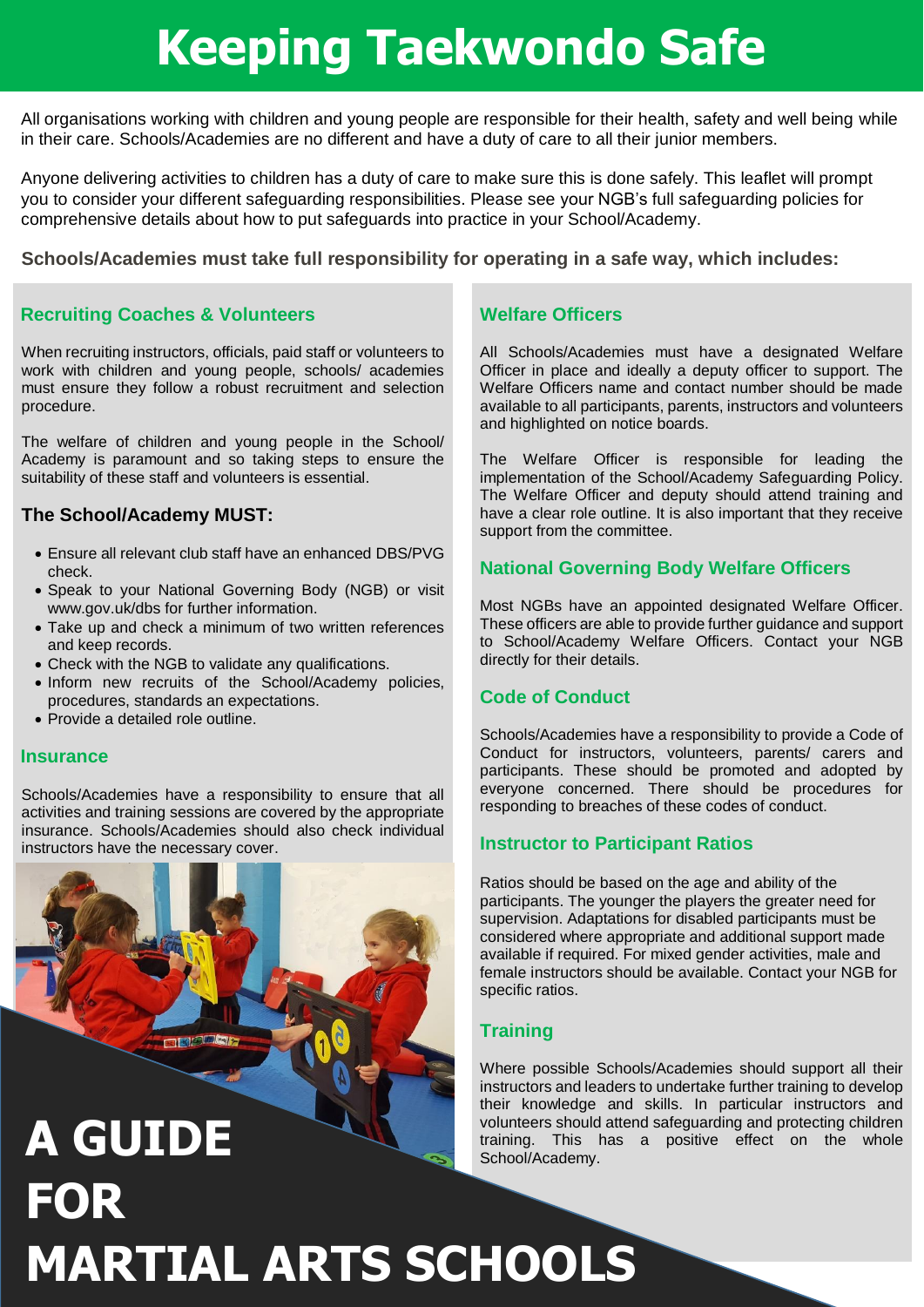# **Keeping Taekwondo Safe**

# **Collection of Participants**

The late collection of participants can potentially be a difficult situation for Schools/Academies. The School/ Academy should develop written quidelines to give to parents/carers around this issue.

If you are in a situation where a parent has not arrived to collect a child you should:

- Contact the parent/carer on the contact number given
- Use alternative emergency contact number if required Wait with the child at the facility with others. **NEVER** put yourself in a private one to one position with a child or young person
- When the parent/carer arrives remind them of the School/Academy guidelines

#### **NEVER**

- Take a child home or to another location in your car alone Ask the participant to wait alone or let them walk home alone
- Send the participant with another person without permission from their parent or carer.

## **Competitions Away**

Your school/ academy has a responsibility to care for all children and young people whether at home or away. 'Safe Sport Away' a publication produced by the CPSU is available for additional guidance www.cpsu.org.uk. Alternatively contact your NGB for advice on trips away.

# **Changing Rooms**

Two members of the School/Academy staff who are DBS/PVG checked should supervise children and young people using changing rooms. Adults should not share changing areas or shower at the same time using the same facilities. For mixed gender activities, separate facilities should be available.

No pressure should be placed on children or young people to shower or change at the facilities. Disabled participants should make sure they and their carers are involved in deciding how they should be assisted. Ensure they are able to consent to the assistance that is offered.

#### **N.B. if a child needs assistance with personal care this should only be provided by their own parent/carer and not by other adults at your School/Academy.**

# **Equity & Good Practice**

All Schools/Academies should have an equity policy, which states the rights and worth of all club members and highlights that the club is open to all.

Good practice points relating to equity include:

- Using the appropriate language with participants and colleagues
- Refraining from the use of bad language
- Considering the needs of disabled participants
- Considering the needs of participants from black or ethnic minority backgrounds or LGBT groups
- Challenging inappropriate behaviour

# **Photography**

Schools/Academies have a responsibility to protect their young people both at regular martial arts sessions and at competitive events.

If you commission a professional photographer or invite the press to an event it is important that you set out your expectations of them in relation to child protection.

#### **You should:**

- Provide a clear brief about what is considered appropriate in terms of their behaviour and content of the photography • Issue an identification pass, which must be displayed at all times
- Inform participants and parents and ensure you gain their consent to filming and/or photography and to its publication
- Ensure you identify those young people who do not have permission
- Do not allow one to one sessions between a young person and photographer

You can obtain example photo consent forms from www.thecpsu.org.uk